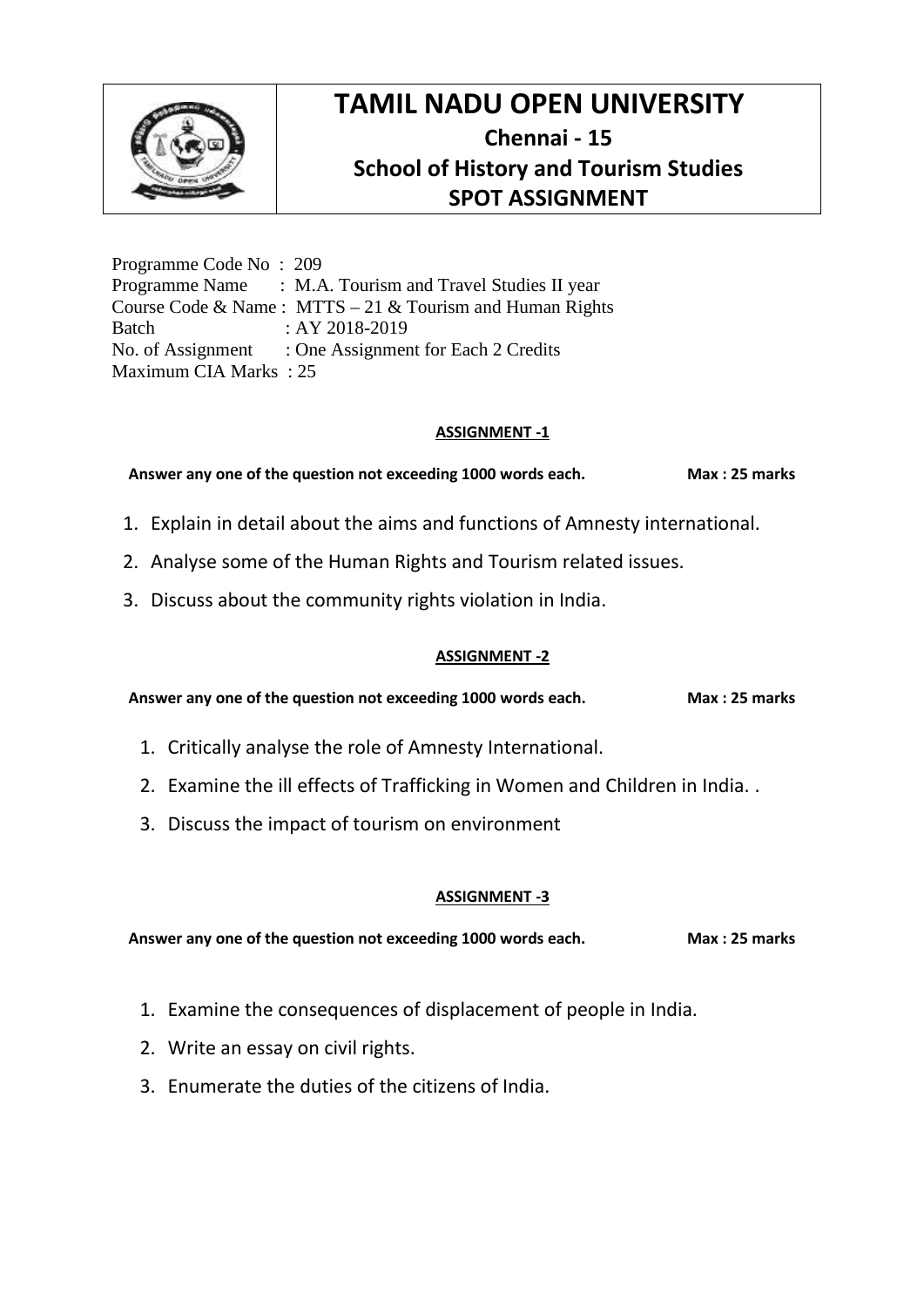

Programme Code No : 209 Programme Name : M.A. Tourism and Travel Studies II year Course Code & Name : MTTS – 22 & Eco Tourism Batch : AY 2018-2019 No. of Assignment : One Assignment for Each 2 Credits Maximum CIA Marks : 25

### **ASSIGNMENT -1**

**Answer any one of the question not exceeding 1000 words each. Max : 25 marks**

- 1. Discuss the different types of accommodations preferred in eco-tourism destinations and their benefits.
- 2. Explain the elements that are involved in the delivery of quality eco-tourism experience.
- 3. Describe the different types of modified spaces.

## **ASSIGNMENT -2**

**Answer any one of the question not exceeding 1000 words each. Max : 25 marks**

- 1. Analyse the indigenous territories.
- 2. What are the different types of clubs?
- 3. Write an essay on Public protected areas.

#### **ASSIGNMENT -3**

- 1. Give the significance of eco tourism in public policy and planning.
- 2. Elaborate on the business of eco tourism.
- 3. Mention the impact of Eco-Tourism on National Economy.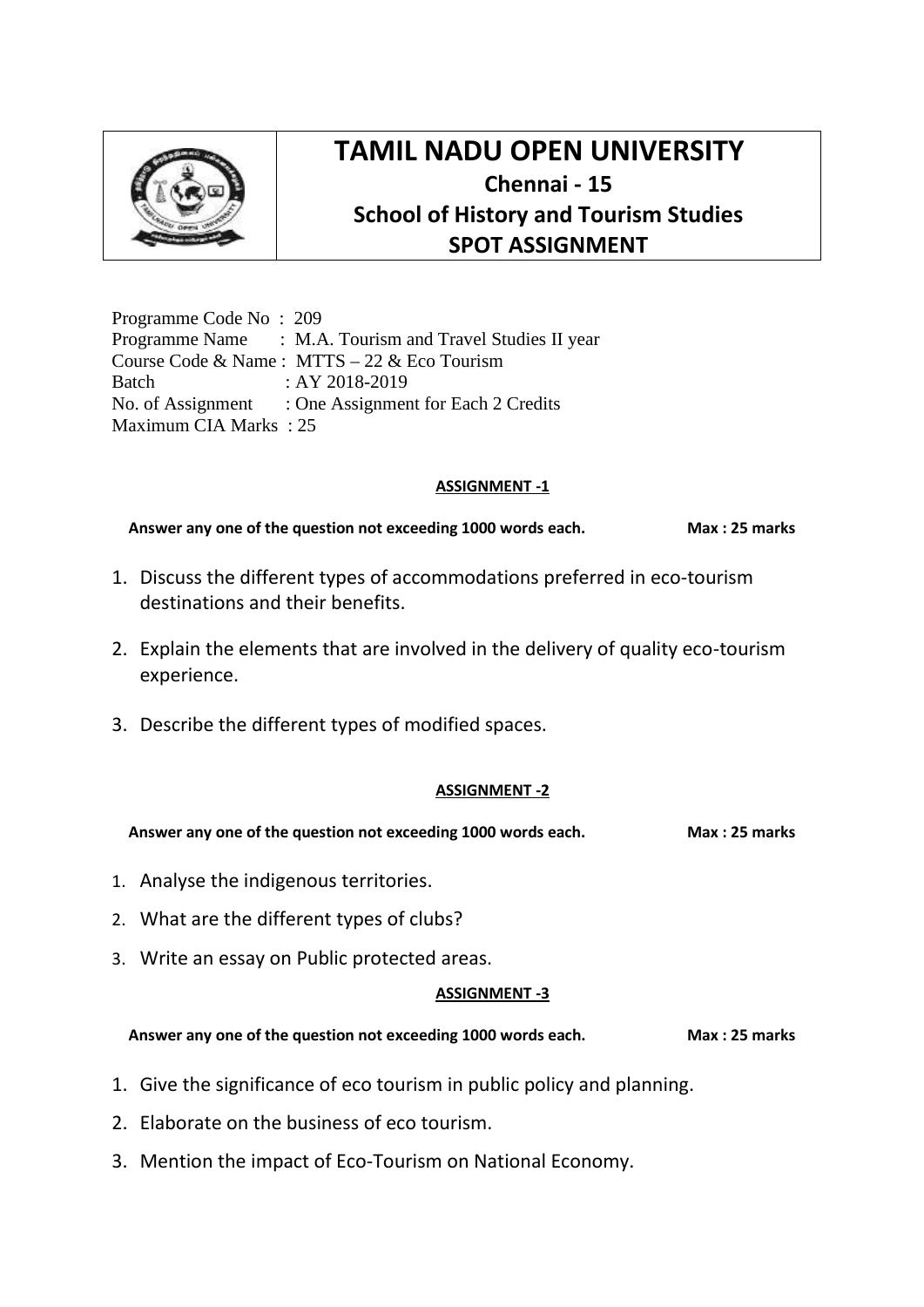

Programme Code No : 209 Programme Name : M.A. Tourism and Travel Studies II year Course Code & Name : MTTS – 23 & Personnel Management Batch : AY 2018-2019 No. of Assignment : One Assignment for Each 2 Credits Maximum CIA Marks : 25

### **ASSIGNMENT -1**

#### Answer any one of the question not exceeding 1000 words each. Max: 25 marks

- 1. Assess the various techniques of personnel research.
- 2. Suggest some ways for reducing the labour turnover in an organization.
- 3. What is absenteeism? Explain some ways to control absenteeism.

## **ASSIGNMENT -2**

**Answer any one of the question not exceeding 1000 words each. Max : 25 marks**

- 1. Examine the modern management practices in personnel management.
- 2. What are the personnel problems faced by an organization?
- 3. Explain in detail about Job Enrichment.

## **ASSIGNMENT -3**

- 1. Write in detail about different types of motivation.
- 2. What do you know about the merits and demerits of management by objectives?
- 3. Write an essay on the research procedure.